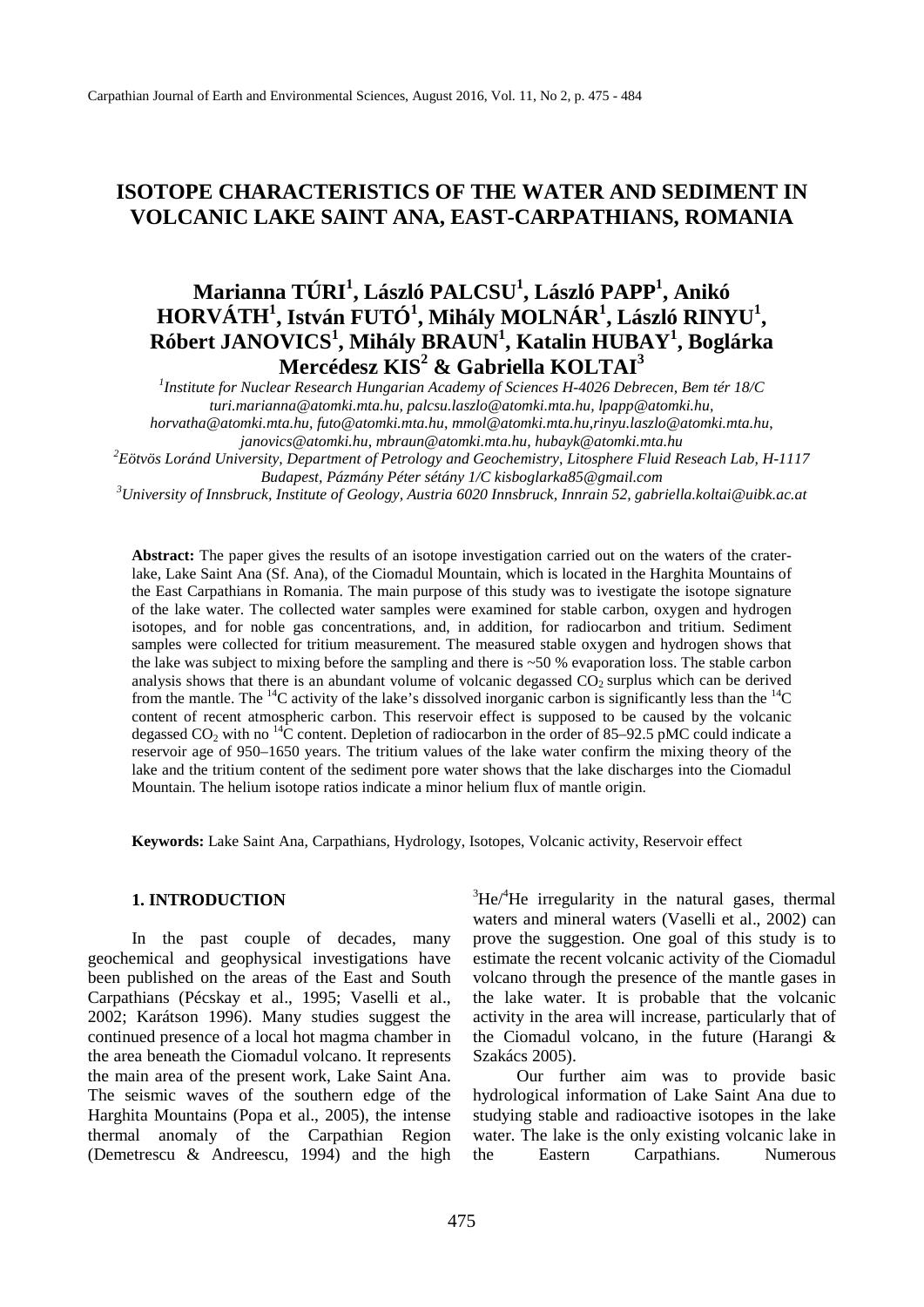palaeoclimatological studies in this area have been performed recently (Magyari et al., 2009; Magyari et al., 2014; Karátson et al., 2013; Feurdean et al., 2012; Buczkó et al., 2013; Magyari et al., 2012). Stable isotopes  $(^{2}H$  and  $^{18}O$ ) in water act as natural tracers in understanding the mixing procedures within Lake Saint Ana. Radioisotope analysis is also commonly used in the investigation of lake water and sediment (Stiller et al., 1975; Carmi et al., 1984). Tritium has been used to understand the lake's dynamics and the discharge process going within the lake is another objective of this work. Recent studies have investigated the isotopic compositions of lakes in different climatic regions (Aeschbach-Hertig et al., 1999; Dettman et al., 2005; Bianchini et al., 2013; Halder et al., 2013).

The Ciomadul Mountain (46° 7'32.11"N, 25°53'14.61"E) has recent post-volcanic phenomena which exist in the area in the form of carbon dioxide degassing (Frunzeti and Baciu 2011). <sup>14</sup>C as a natural radioisotope of carbon can be a tool in establishing the mean residence time of carbon in the lake. Lake sediments have been used for estimating the accurate dating. On the other hand, an apparent radiocarbon age could be caused by the so-called reservoir effect, which occurs when there is another source of carbon other than the atmosphere. Estimation of the reservoir effect is the final object in this paper.

## **2. STUDY AREA**

The Ciomadul volcano represents the last stage of volcanic activity within the volcanic belt of the Carpathian–Pannonian Region (Pécskay et al., 1995). The correct age has, so far, been questioned: previous research has shown that the activity was during 1–0.22 Ma (Moriya et al., 1996) and the last eruption is dated at  $10,700 \pm 180$  yr BP (Juvigne et al., 1994) or earlier, >36,770 and 42,650 cal yr BP, which is the age of the Tușnad pyroclastic flow (Moriya et al., 1995). According to recent research, the last eruption was at about  $27,500 \pm 260$  yr BP (29,500 cal BC) or 39,000 (41,300 cal BC) based on the dating of two charcoal samples near Tușnad and Bixad (Harangi et al., 2010) which could indicate two different volcanic events. The bedrock of the volcano is a flysch formation, consisting of sandstones and conglomerate, which is covered by lava domes and pyroclastic deposits of dacite magma, with a type of a calc-alkaline character (Seghedi et al., 1987; Szakács & Seghedi, 1987). The surface manifestations of post-volcanic phenomena are present in the area in the form of mofettas, fumaroles, solfataras and mineral springs.

Lake Saint Ana (946 m a.s.1., in Romania)

formed in a crater. It is the youngest crater of the Ciomadul volcano and it is a unique volcanic feature in Eastern Europe (Fig. 1). The Ciomadul is a single volcano with two craters: the older is Mohos which is a peat bog, and the younger Saint Ana. The Mountain is part of the Neogene-Quaternary volcanic range of the East Carpathians (Mason et al., 1998). The lake has a surface area of 22 ha, a maximum depth of  $\sim$ 7 m and sediment of  $\sim$ 12 m thick (Magyari et al., 2009).



Figure 1. The location of the studied area

The water body of Saint Ana is very clear and the biogenic activity is relative low. Every winter the water of the lake is covered with ice of more than a half metre thick. The lake has no inflow or outflow water stream on the surface. The source of the water is derived from precipitation and the run-off water from the nearby slopes. Researchers assume the possibility of discharge, because the sum of the precipitation (800–1000 mm per year) (Karátson et al., 2013) and the run-off inflow is much larger than the estimated evaporation rate (500 mm/year). The mixing of the lake water column occurs twice a year, typically in spring and autumn and showing an oligotrophic pattern (Magyari et al., 2006).

## **3. METHODS**

Water sampling from Lake Saint Ana was undertaken in February 2012, when the lake had been covered with ice, as horizontal sampling is much easier at this time. Samples of lake water were taken near the middle of the lake at the deepest point at depth intervals of 1 m from the surface to the bottom. Four sediment samples from bottom of the lake were taken for tritium analysis of the porous water at 1 m depth intervals to a depth of 4 m in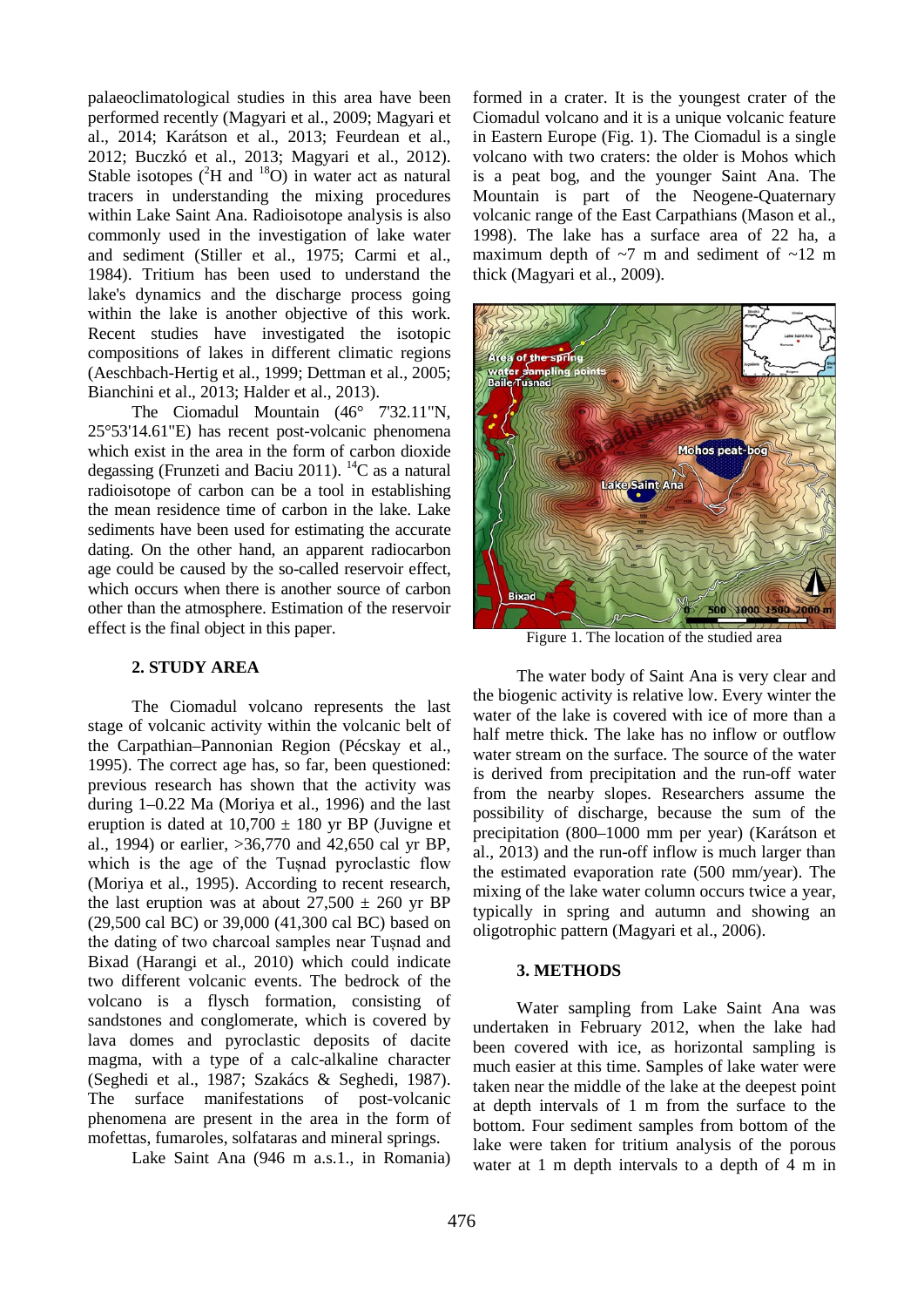February 2012. In April 2014, spring-water samples were taken near the Ciomadul in the Băile Tușnad area to find out the interconnection between lake water and springs.

Isotopic analyses were carried out with an automated GASBENCH II sample preparation device attached to a Thermo Finnigan Delta Plus XP mass spectrometer (Vodila et al., 2011). Hydrogen and oxygen isotopes of the water, and the carbon isotopes of the dissolved inorganic carbon, were measured; they are expressed as  $\delta^2 H$ ,  $\delta^{18} O$ , and  $\delta^{13} C$ values relative to V-PDB for  $\delta^{13}$ C and V-SMOW for  $\delta^2$ H and  $\delta^{18}$ O, following the equation:  $\delta$  =  $(R_{sample}/R_{standard-1})$ \*1000, where R is the <sup>2</sup>H/H,  $18O^{16}$ O or  $13C^{12}$ C ratio in the sample or in the international standard. The precision of the measurements is better than  $\pm$  0.2 ‰ for  $\delta^{18}$ O and  $\pm 3\%$  for  $\delta^2$ H then  $\pm 0.1\%$  for  $\delta^{13}$ C.

The  $^{14}$ C measurement from the dissolved inorganic carbon (DIC) from the water samples were measured using an accelerator mass spectrometer designed for carbon isotopes (EnvironMICADAS AMS). Water samples (300 - 500 ml) were collected from the lake and dissolved  $CO<sub>2</sub>$  was extracted by the addition of  $85\%$  H<sub>3</sub>PO<sub>4</sub> into the samples in vacum line. (Molnár et al., 2013a). The obtained pure  $CO<sub>2</sub>$  gas was converted to graphite by the sealed tube graphitization method (Rinyu et al., 2013). The  ${}^{14}$ C measurements from the graphite targets were taken with a MICADAS type AMS (Molnár et al., 2013b). The overall measurement uncertainty for each sample was below 5%, including normalization, background subtraction, and counting statistics. The results were corrected for decay of the standard and for isotope fractionation using the  $^{13}$ C measurement.

The noble gas and tritium measurements were carried out with a VG5400 noble gas mass spectrometer (Fisons Instruments). The noble gas samples dissolved in the lake water were stored in copper tubes sealed by stainless-steel pinch-off clamps. The water samples were passed through an automatic gas extraction and purification system before the mass spectrometric measurement of the noble gas concentrations as well as the  ${}^{3}$ He/ ${}^{4}$ He isotope ratios (Papp et al., 2012). The results of the isotope ratios are given relative to the air in the form of  $R/R<sub>A</sub>$ , where  $R<sub>A</sub>$  is the ratio for the atmospheric standard, and R is the measured helium isotopic composition of the sample. The tritium concentration in water was determined using the  ${}^{3}$ He ingrowth method. The measurement technique has a detection limit of 0.012 TU, and the precision is 2.4% between 1 and 20 TU (Palcsu et al., 2010).

## **4. RESULTS AND DISCUSSION**

## **4.1. The stable oxygen and hydrogen isotope composition of lake water**

The dynamics of the lake are not fully understood, but with isotopic investigations we can obtain more information, such as source and origin of the lake water and subterranean outflow beneath lake. The oxygen and hydrogen isotopic composition of the meteoric water in the hydrological cycle undergoes a fractionation process, hence each geographic location shows a specific precipitation composition depending on the latitude, altitude, distance from the sea and the elevation, and has a seasonal variability as well (Clark & Fritz, 1997).

The measured oxygen values of the lake are between -2.2 ‰ and -1.7 ‰ (Fig. 2). The sample just below the ice has the most negative  $\delta^{18}$ O value (-2.2 ‰). We can assume that, the whole water body was mixed, and that the precipitation fell on the upper layer of the lake before the water froze. Additionally, the freezing of ice on the top of the water can dilute the top water layers in heavy isotopes. The vapour pressure and freezing point is lower for HDO than H2O so the heavier molecules showing a small preference to enter ice, in this case the concentration of D in the solid phase is higher than in the liquid. (Hoefs 1978).



Figure 2. The measured oxygen values of Lake Saint Ana water as a function of depth



Figure 3. The measured hydrogen isotopes of Lake Saint Ana water as a function of depth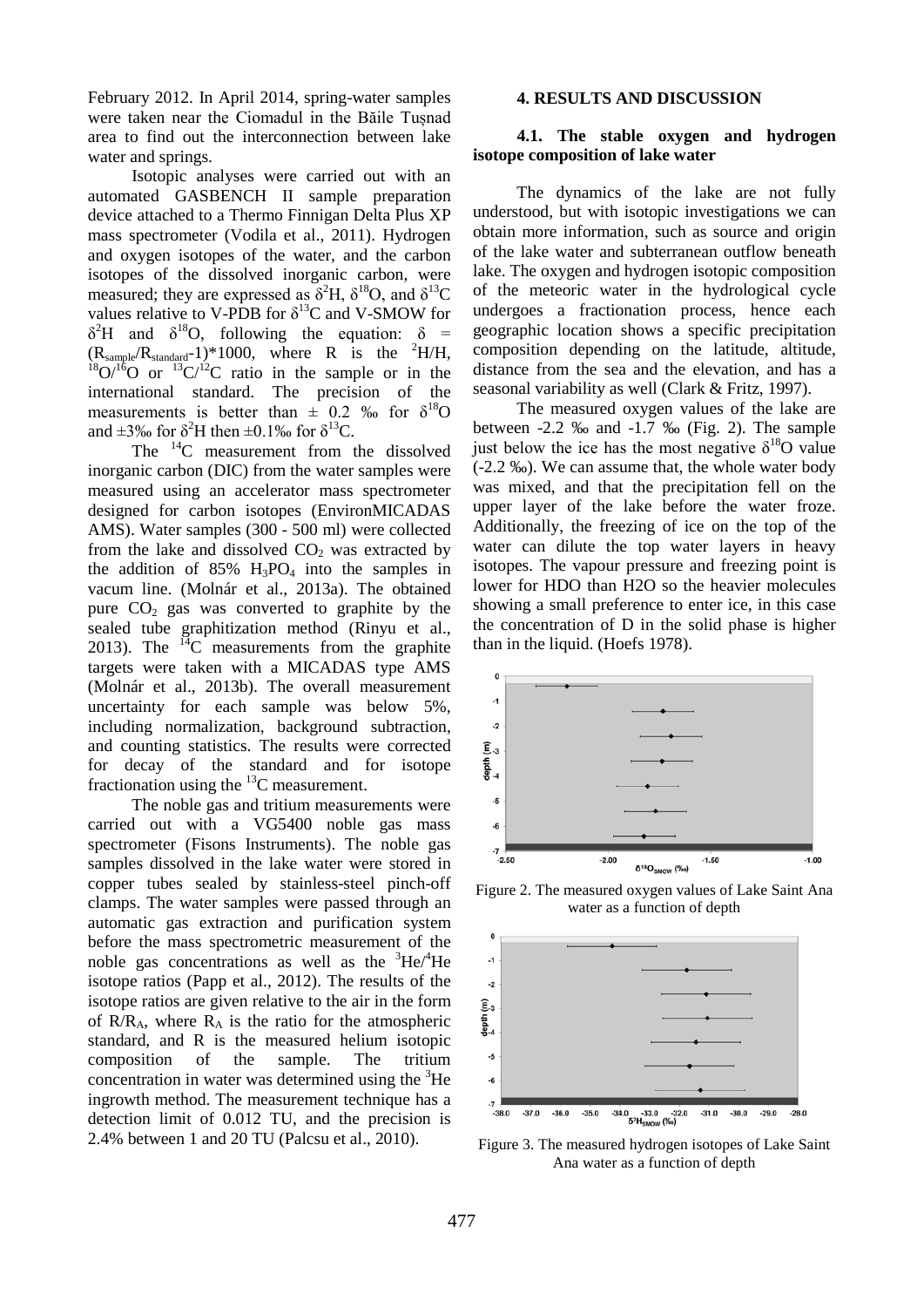The hydrogen isotopic composition of the lake is between -31.1 ‰ and -34.3 ‰ (Fig. 3) and the hydrogen isotopes are directly proportional to the oxygen isotope values, therefore mixing and freezing of the upper layer occurred as well.

 $\delta^{18}$ O and  $\delta^{2}$ H in precipitation show a distinct empirical relationship, described by the Global Meteoric Water Line (GMWL,  $\delta^2$ H= $8* \delta^{18}O+10$ ), as the majority of  $\delta^2$ H and  $\delta^{18}$ O in precipitation are falling close to this line (Craig 1961). The local values may be different from this line, but the linear relationship does not change. There is no measured stable isotope composition for the precipitation near the lake; therefore, this was calculated using the Debrecen precipitation data adjusted for the distance from the oceans and the altitude. The formula can be found in the work of Clark & Fritz (1997). Using this method, the estimated values were calculated as -75 ‰ for hydrogen and -10.5 ‰ for oxygen. These estimated stable isotope values in the study area are very similar to that of local spring waters (Table 1). The average  $\delta^2$ H and  $\delta^{18}$ O are -77.3 and 11.2 respectively. These values somewhat more negative than that of precipitation. It can be explained that recharging water has more negative stable isotope composition than average precipitation does, since winter precipitation with negative values contributes to recharge more significantly then summer precipitation. All water samples of the lake have very positive delta values (Fig. 2 and 3) lying below the GMWL. Assuming these waters had enriched in heavy isotopes due to evaporation, a line was plotted from the measured oxygen and hydrogen isotope ratios in Lake Saint Ana and to the estimated precipitation values. The equation of the line is obtained to be  $\delta^2 H = 4.98 \times \delta^{18} O - 22.71$  see Fig. 4. A strong evaporation effect was established using the lake water regression line. The lake has a boundary layer with saturated water vapour pressure at the observed temperature above the lake surface and equilibrium fractionation occurs between the water body and the boundary layer and kinetic fractionation between the boundary layer and the atmosphere (Barbieri et al., 2013; Craig & Gordon 1965). Kinetic fractionation is larger for  ${}^{18}$ O than for <sup>2</sup>H, therefore the lake's evaporation line is more depressed than that of GMWL. As suggested by Gonfiantini (1986), the slope of this evaporation line could help in estimating the ambient humidity, which is an important environmental parameter in determining the evaporation effect. Therefore, the humidity results in a line with a slope of about 5 on a  $\delta^{18}$ O vs.  $\delta^2$ H plot which means that the ambient humidity is about ~60 %. The evaporation effect is calculated by Gonfiantini's estimations which

examine the evaporation in lakes through the oxygen and the deuterium values (Gonfiantini 1986). The water lost by evaporation can be estimated based on the remainder isotope fraction of lake water relative to the started statement of the lake water (precipitation) and the humidity can be calculated through the slope of the GMWL (Gonfiantini 1986). It shows that the enrichment in 18O is from -10.5 ‰ to  $-1.8$  ‰ for  $\sim 50$  % evaporative loss and in 2H it is from  $-75$  ‰ to  $-31.8$  ‰ for  $\sim 50$  % evaporative loss. Consequently, the lake has about  $\sim 50$  % evaporation loss. The measured oxygen isotope compositions of the spring waters are between -9.6 ‰ and -13.3 ‰, and the hydrogen isotope compositions are -88.5 ‰ and -70.1‰, which reflect the estimated precipitation values (Table 1). No clear evidence can be seen with respect to the lake water discharge in the springs.



Figure 4. Delta plot for Lake Saint Ana showing the extent to which the lake water has been modified by evaporation compared to precipitation. The following signals are used: estimated precipitation of Ciomadul  $\bullet$ ; precipitation of Debrecen  $\blacksquare$ : delta values of lake water  $\diamond$ : GMWL: thick line; evaporation line of the lake: dotted line

Table 1. The measured stable hydrogen and oxygen isotope ratios of the spring-water samples

| <b>Name</b>        | $\delta^{18}$ O | $\delta^2 H$ |
|--------------------|-----------------|--------------|
| Veresvíz spring 1  | $-10.7$         | $-74.1$      |
| Veresvíz spring 2  | $-9.6$          | $-70.1$      |
| Tiszás spring      | $-10.3$         | $-71.2$      |
| Ilona spring       | -11.1           | $-77.5$      |
| Apor spring        | $-11.0$         | $-77.0$      |
| Mikes spring       | $-11.5$         | $-78.0$      |
| Főkút spring       | $-13.3$         | $-88.5$      |
| Rudi spring        | $-11.6$         | $-77.1$      |
| Komlósároki spring | -11.1           | $-78.3$      |
| Ifjúsági spring    | $-11.4$         | -81.3        |

## **4.2. The stable carbon isotope composition of DICs**

The origin of  $CO<sub>2</sub>$  in Lake Saint Ana can be deduced from the  $\delta^{13}$ C of the DIC. The main source of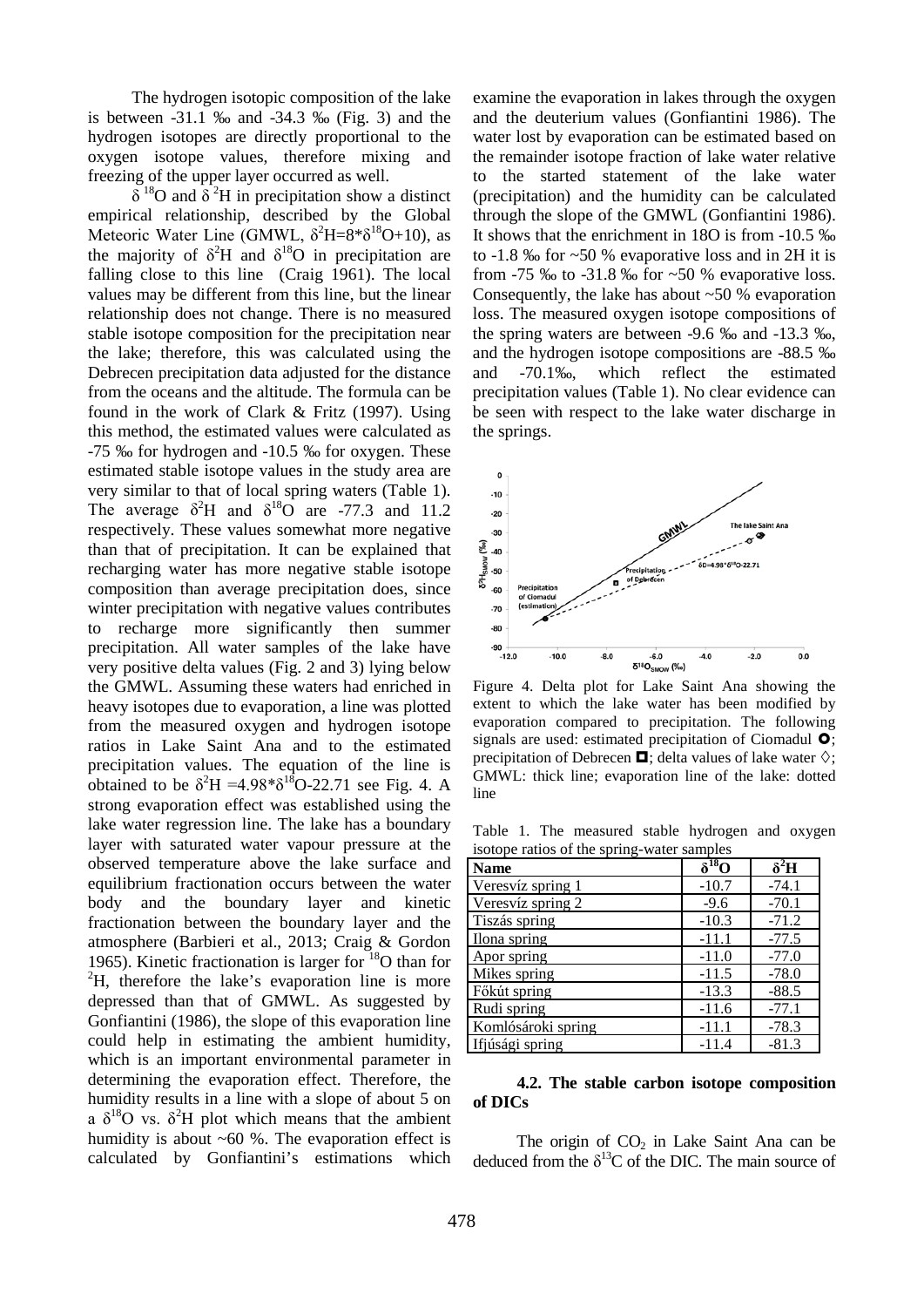carbon in the lake is controlled by several biogeochemical processes, photosynthesis and exchanges with the atmospheric  $CO<sub>2</sub>$  (Bareši'ca et al.,  $2011$ ), degassed  $CO<sub>2</sub>$  released by the volcanic activity.



Figure 5. The measured stable carbon isotopes in water of Lake Saint Ana as a function of depth.

The depth profiles of the  $\delta^{13}$ C in Fig. 5 range from -5.18 ‰ to -14.03 ‰. The profile shows some trends; therefore, at the top of the lake it is -8.04 ‰ and it depleted with depth. The top layer is mixed with atmospheric  $CO<sub>2</sub>$ , which is -8 to -9 ‰ (Ribas-Carbo et al., 2002) and it reduces  $(-13.5\% )$  due to the microbiological processes beneath the lake. After a depth of 5 m, the carbon isotope composition becomes heavier again, reaching a value of -5.18 ‰ at the deepest point of the lake. The diffused emission of the volcanic activity can catch up with the carbon isotopic composition due to mixing with the volcano-originated  $CO<sub>2</sub>$ . According to the literature, this  $CO<sub>2</sub>$  can be derived from the mantle, because the mantle-derived CO<sub>2</sub>  $\delta^{13}$ C values are between -4 and -7 ‰ (Vaselli et al., 2002). The enriched value of DIC in the bottom of lake indicates volcanic degassing as well as the increase by depth and it represents an important source of carbon in the lake water.

## **4.3. The 14C in DIC**

The  $^{14}$ C radioisotope is a commonly used for dating of groundwater. It has a half-life of 5730 years which makes it useful for chronological research. Water dating uses dissolved inorganic/organic carbon in the water samples. The lake water samples show a relative low amount of DIC; less than 1.3 mg $_{\text{carbon}}/l_{\text{water}}$  to a depth of 4 m, increasing to  $5-7$  mg<sub>carbon</sub>/l<sub>water</sub> at the bottom of the lake. This surplus DIC could be caused by the volcanic degassed  $CO<sub>2</sub>$ .

The  $^{14}$ C contents of the water samples are in the range from 92.5 pMC to 85 pMC see Fig. 6. Radicarbon activity changes spatially within the lake due to the difference in relative contribution from

various carbon sources. As the present  ${}^{14}C$  activity of the atmospheric  $CO<sub>2</sub>$  is 104 pMC (Molnár et al., 2010), the dilution of the radiocarbon might be caused by a fossil carbon source or older organic matter decomposition. The  ${}^{14}C$  activity of the lake's DIC is significantly less than the  $^{14}$ C content of the atmosphere. This reservoir effect might be caused by the volcanic degassed  $CO<sub>2</sub>$  with no  $^{14}C$  content. This phenomenon is important in the radiocarbon dating of the lake bulk sediment when aquatic organic matter is dated. The observed depletion of radiocarbon in the order of 92.5–85 pMC could indicate a shift in the conventional  ${}^{14}C$  ages of up to about 950–1650 years. So the ages are apparently increasing. These age shifts could be important for the paleo-ecological chronology of Lake Saint Ana (see: Magyari et al., 2006; Magyari et al., 2009; Hubay et al., 2014).



Figure 6. The  $^{14}$ C content of the water samples of Lake Saint Ana as a function of depth

## **4.4. The tritium values of the lake water and lake-sediment deposits**

Tritium  $(^{3}H)$  is a commonly used short-lived radioisotope of hydrogen with a half-life of 12.32 years (Lucas & Unterweger, 2000) and is used to identify modern recharge. Tritium is naturally produced in the atmosphere when cosmic rays react with atmospheric nuclei. During the nuclear weapon tests between 1951 and 1980, a large amount of  ${}^{3}H$ was released into the stratosphere and in precipitation the greatest volume of all was in 1963.  $3H$  enters the groundwater-system by precipitation infiltration in the form of  ${}^{3}H^{1}HO$ . The tritium concentration in precipitation all over the world is about 2-20 TU. This value is an average of 10.4±0.3 TU in Debrecen, Hungary, which is located at a distance of 350 km from Ciomadul, and an average of 11.66 TU in Râmnicu Vâlcea, Romania, at a distance of 170 km from the sampling area (Varlam et al., 2013). In the case of Lake Saint Ana, whose water source is simply precipitation, tritium has been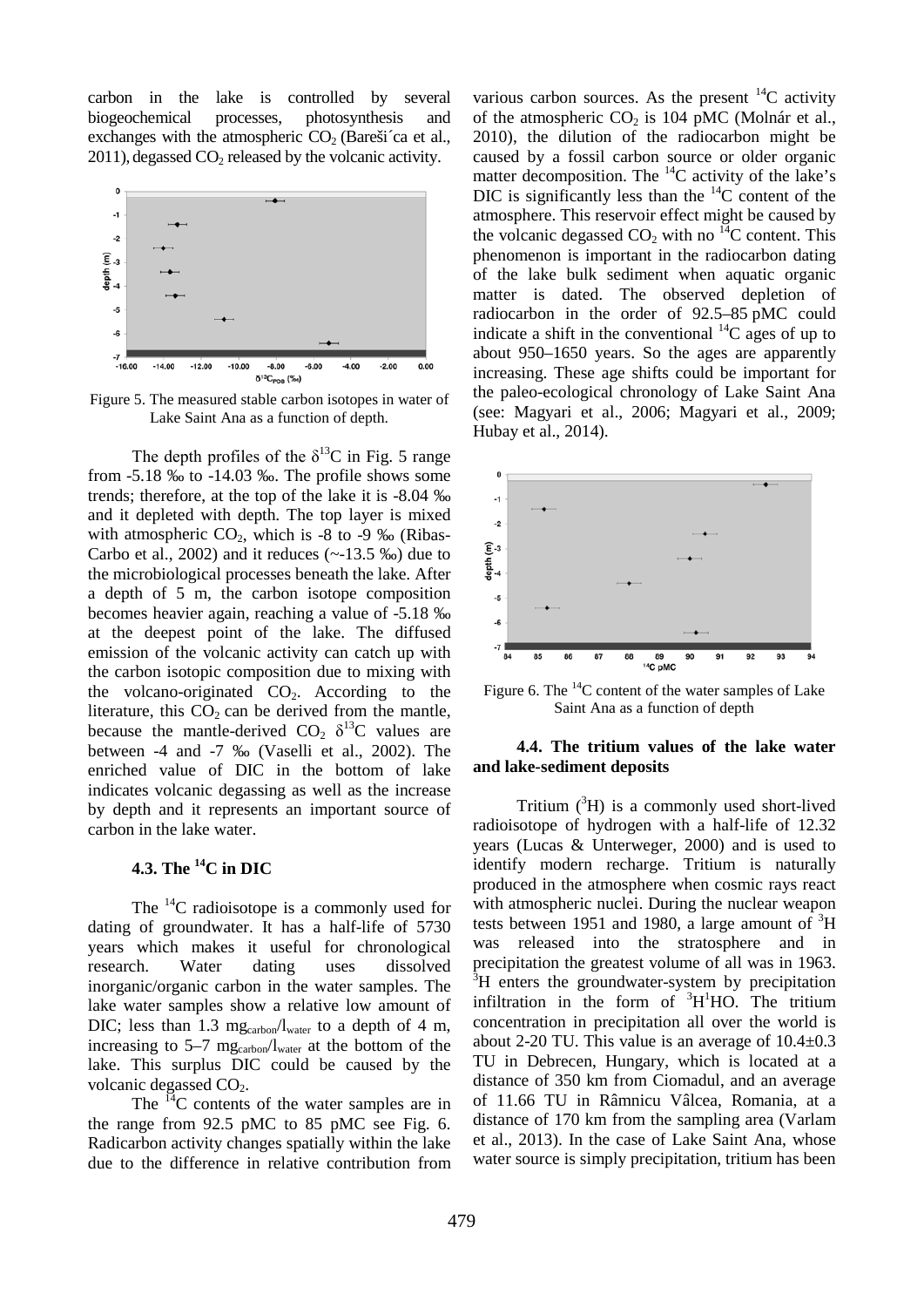directly added. The tritium values can answer the question of infiltration and the mixing procedures.



Figure 7. The tritium values of the lake water and lakesediment deposit of Lake Saint Ana as a function of depth  $(SD=0.3)$ 

The depth profile of the tritium values shows an average ~10.9 TU everywhere independent of the depth (Fig. 7). This means that the whole lake was subject to mixing before the sampling. These values are lower than the tritium content of the precipitation because it is added to an extant water mass within the tritium already decays. The tritium content of the lake is close to the present tritium concentration of the precipitation.

The tritium content of the lake sediment was measured to obtain basic hydrological information on the lake processes. The appearance of the tritium in lake sediment helps in identifying the infiltration process of the lake. The measured values decrease from 9.9 TU to 5.8 TU according to depth, and there is a raised value 10.6 TU at a depth of 2 m, which might be attributed to the nuclear bomb. These values confirm our assumption that the lake has a recharge into the Ciomadul Mountain.

## **4.5. The measured noble gas isotope ratios and concentrations**

Helium isotope ratios dissolved in the water contribute to understanding whether the gas flux of mantle origin occurs through the lake sediment. The helium isotopic ratios measured in six water samples are reported in figure 8. The  $R/R<sub>a</sub>$  value of the samples characterizes the origin of the gases. Samples with about  $6.1-6.7$   $R/R<sub>a</sub>$  have a typical mantle origin (Dunai & Baur 1995). The  $R/R_a$  ratio of 0.002–0.01 indicates a crustal derivation. The measured samples are in the range of 0.97–1.07 and this value increases with depth see figure 8. Helium ratio is highest at the bottom and decrease from the bottom to the surface due to mixing. The depth of

the lake is very less 7 m so chances of escape or mixing is prominent, that causes lesser helium ratio. Previous studies in the Harghita Mountains showed that 50% of the gas samples were of mantle origin, and the remainder of mantle-derived magma, which, at depth, is still cooling and degassing (Vaselli et al., 2002).



Figure 8. The measured helium isotopic ratio of the water samples of Lake Saint Ana as a function of depth

The concentrations of noble gas were measured in all water samples from each metre of depth. The measured helium concentration is between (4.16 and 4.45) $\cdot$  10<sup>-8</sup> cm<sup>3</sup>STP/g see Fig. 9. In the top layer of the lake the helium concentration is  $4.22 \cdot 10^{-8}$  $\text{cm}^3$ STP/g and in the middle of the lake the helium concentration reaches  $4.45 \cdot 10^{-8}$  cm3STP/g, mostly due to the presence of air excess. In the bottom layer, this value is about  $4.16-4.20 \cdot 10^{-8}$  cm3STP/g as a result of mixing with diffuse gases which might originate from the deposits on the lake-bed.

In estimating the origin of the gas flux through the lake sediment, the  $CO_2$ <sup>3</sup>He ratio may be an indicator. If the  $CO_2$ <sup>3</sup>He ratio is between  $10^9$  and  $10^{10}$ , the origin of the CO<sub>2</sub> is almost entirely the mantle. Above  $10^{10}$  the CO<sub>2</sub> is predominantly of crustal origin (Sherwood-Lollar et al., 1997). In the previous section, we could see that there might be some excess inorganic carbon dissolved in the water. If this excess is supposed to be free of radiocarbon and in the form of  $CO<sub>2</sub>$ , we can calculate its concentration. Assuming 6mg<sub>carbon</sub>/litre<sub>water</sub>, an average DIC concentration in the bottom layer, and 88 pMC for radiocarbon, 0.47 ccSTP/litre is obtained for the excess  $CO<sub>2</sub>$  (note that the radiocarbon content in the atmospheric  $CO<sub>2</sub>$  is 104pMC). On the other hand, a slight excess of  ${}^{3}$ He can be seen in the helium isotope ratio. The  $R/R_a$ ratios are between 1.04 and 1.07 in the deepest layers. The helium isotope ratio of water in solubility equilibrium with the ambient atmosphere is 0.983, hence the excess  ${}^{3}$ He concentration in the bottom layer is  $4.5 \cdot 10^{-12}$  ccSTP/litre (the total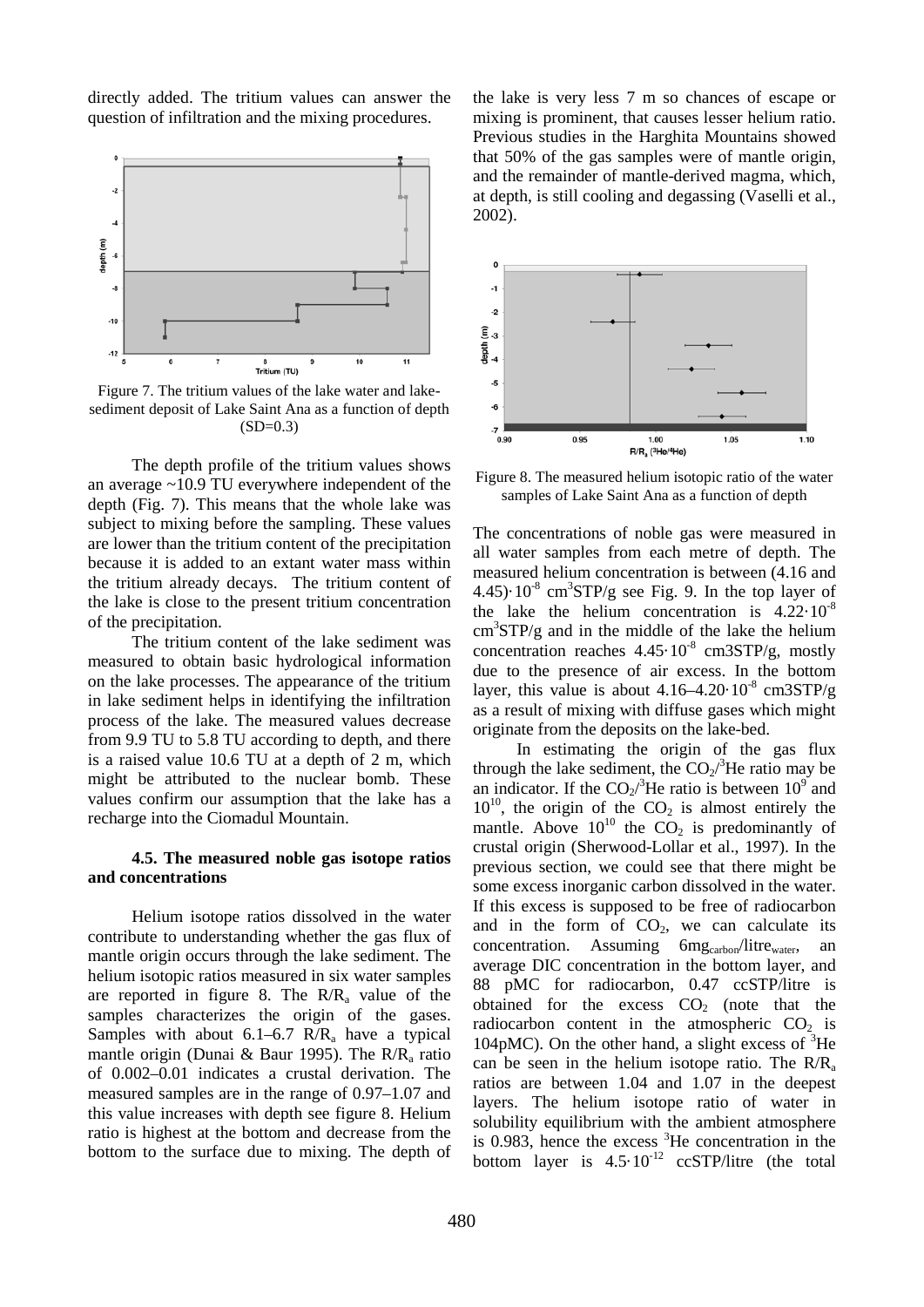helium concentration is  $4.18 \cdot 10^{-5}$  ccSTP/litre). What contributes to the increase of the  ${}^{3}$ He/ ${}^{4}$ He isotope ratio? First, the radioactive decay of tritium; and second gas flux through the lake sediment. Since the lake had been subjected to mixing and the dissolved gases had re-equilibrated with the atmosphere about four months before the sampling, the tritium decay could produce  $5 \cdot 10^{-13}$  ccSTP/litre of  ${}^{3}$ He. Subtracting the tritiogenic  ${}^{3}$ He contribution from the overall  ${}^{3}$ He excess, we can achieve 4.5 $\cdot 10^{-12}$ ccSTP/litre. The ratio of the excess  $CO<sub>2</sub>$  and the excess  ${}^{3}$ He is then 1.2 $\cdot 10^{11}$ . This value is obviously within the crustal range of  $CO_2$ <sup>3</sup>He (>10<sup>10</sup>) indicating either that the  $CO<sub>2</sub>$  cannot be purely of mantle origin, or that the  ${}^{3}$ He of mantle origin is lost during the over mixing of the lake in autumn and spring, while the  $CO<sub>2</sub>$  remains dissolved in the water in hydro-carbonate form.



Figure 9. The measured helium concentration of Lake Saint Ana as a function of depth



Figure 10. The measured neon concentration of Lake Saint Ana as a function of depth

Having looked at the other noble gases, other processes can be revealed. The noble gases dissolve in the water during contact with the atmosphere when the temperature and the pressure are determined and they do not change over time because they neither participate in biological nor in geochemical processes (Varsányi et al., 2011). The concentrations of noble gases (such as neon, argon, krypton and xenon) in the water samples were also determined.



Figure 11. Noble gas recharge temperature of Lake Saint Ana as a function of depth

The concentration of neon is almost constant (Fig. 10), as well as the heavier noble gases (not shown here). Its values are in the range (1.83– 1.89) $\cdot$  10<sup>-7</sup> cm<sup>3</sup>STP/g. In addition to the air pressure, the solubility of noble gas has a temperature dependence called noble gas temperature which allows us to determine the temperature of solubility. Recharge temperatures were calculated using noble gas concentrations. According to the noble gas solubility temperatures, the lake-waters equilibrated at about 5–6°C see figure 11. Such constant values can be caused by the mixing of the lake water which occurs twice a year and this 5–6°C temperature is an average recharge temperature.

## **5. CONCLUSION**

The isotopic analyses display that there is a mixing procedure in the Lake Saint Ana. Additionally, significant recharge occurs in the Ciomadul Mountain through the lake sediment, as indicated by recent tritium amounts found in the pore water at several-metre depths. Another purpose of this study to estimate the recent volcanic activity of the Ciomadul through the presence of mantle gases and the isotope results show some similarity with mantle origin for helium and  $CO<sub>2</sub>$ . The ratio of the excess  $CO_2$  and the excess  ${}^{3}$ He was found to be  $1.2 \cdot 10^{11}$ , which is within the crustal range of  $CO_2$ <sup>3</sup>He (>10<sup>10</sup>) indicating that these gases cannot be purely of mantle origin. They can be either older organic material in the sediment with some radiocarbon content or the weathering of carbonate minerals with no radiocarbon. Due to an old carbon source, the DIC in the water (during wintertime) has a reservoir effect which could indicate a 950–1650 year shift in radiocarbon dating.

This study is an advanced investigation of Lake Saint Ana, and the results will strongly contribute to further sediment, geological and paleoclimate research.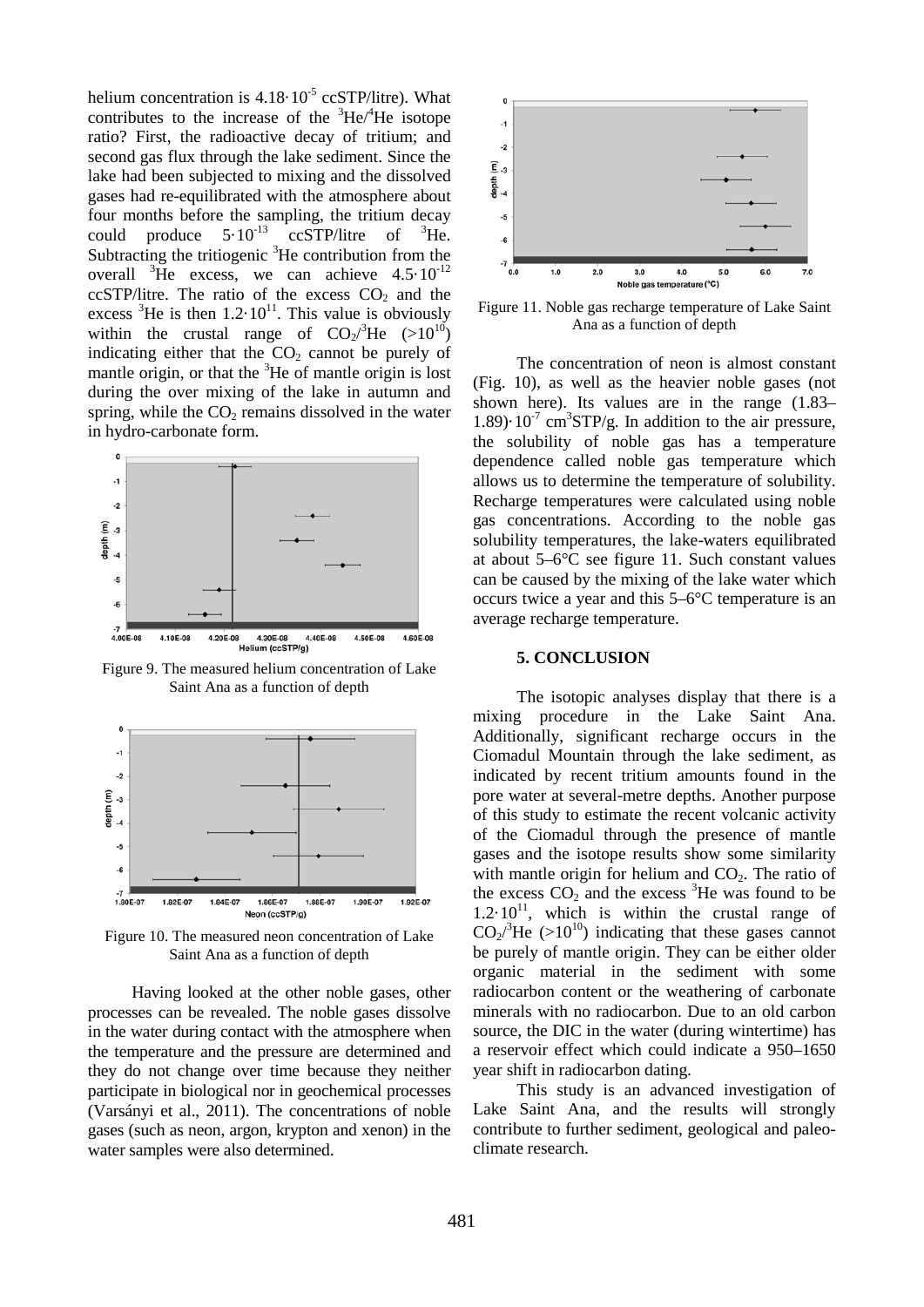#### **Anknowledgement**

We thank István Tóth and Csaba Jánosi for the sampling and for the support of Isotoptech Ltd. (Bem tér 18/C, H-4026 Debrecen, Hungary). The research was partly supported by the European Union and the State of Hungary, co-financed by the European Social Fund in the framework of TÁMOP-4.2.2.A-11/1/KONV-2012-0043 'ENVIKUT'.

#### **REFERENCES**

- **Aeschbach-Hertig, W., Hofer, M., Kipfer, R., Imboden, D.M. & Wieler, R.,** 1999. *Accumulation of mantle gases in a permanently stratified volcanic lake (Lac Pavin, France)*. Geochimica et Cosmochimica Acta, 63, 19/20, 3357-3372
- **Bareši´ca, J., Horvatinˇci´ca, N. & Roller–Lutzb, Z.,** 2011. *Spatial and seasonal variations in the stable C isotopecomposition of dissolved inorganic carbon and in physico-chemical water parameters in the Plitvice Lakes system.* Isotopes in Environmental and Health Studies, 1–14.
- **Barbieri, M., Battistel, M. & Boschetti T.,** 2013. *[Chemical and Isotope Monitoring at Lake Albano](http://www.sciencedirect.com/science/article/pii/S1878522013001987)  [\(Central Italy\): Water-rock Interaction and](http://www.sciencedirect.com/science/article/pii/S1878522013001987)  [Climate Change Effects.](http://www.sciencedirect.com/science/article/pii/S1878522013001987)* Procedia Earth and Planetary Science, 7, 53-56.
- **Bianchini, G., Natale, M., Colombani, N., Flaim, G., Marchina, C. & Tassinari, R.,** 2013. *Geochemical and isotopic investigation of lakes in the Trentoprovince (Italy).* EQA - Environmental quality, 10, 11-22.
- **Buczkó, K., Magyari, E.K., Braun, M. & Bálint, M**., 2013. *Diatom-inferred lateglacial and Holocene climatic variability in the South Carpathian Mountains (Romania).* Quaternary International, 293, 123–135.
- **Carmi I., Gat, J.R. & Stiller, M.,** 1984. *Tritium in the Dead Sea.* Earth and Planetary Science Letters 71, 2, 337-389.
- **Clark, I.D. & Fritz, P.,** 1997. *Environmental Isotopes in Hydrogeology*. CRC Press LLC, ISBN1-56670- 249-6.
- **Craig, H.,** 1961. *Isotopic variations in meteoric waters*. Science 133(3465):1702-1703.
- **Craig, H. & [Gordon,](http://www.sciencedirect.com/science/article/pii/001670377190127X#BIB10) L.T.,** 1965. *Isotopic oceanography: D and 18O variations in ocean and marine atmosphere.* In: Symposium of Marine Geochemistry 3, 277.
- **Demetrescu, C. & Andreescu, M.,** 1994. *On the thermal regime of some tectonic units in a continental collision environment in Romania,* Tectonophysics. 230, 265-276.
- **Dettman, D.L., Palacios-Fest, M.R., Nkotagu, H.H. & Cohen, A.S.,** 2005. *Paleolimnological investigations of anthropogenic environmental change in Lake Tanganyika.* VII. Carbonate

isotope geochemistry and riverine runoff. Journal of Paleolimnology 34, 93-10.

- **Dunai, T.J., & Baur, H.,** 1995. *Helium, neon and argon systematics of the European subcontinental mantle: Implications for its geochemical evolution*. Geochimica et Cosmochimica Acta, 59, 13, 2767- 2783.
- **Feurdean, A., Spessa, A., Magyari, E.K., Willis, K.J., Veres, D. & Hikler, T.,** 2012. *Trends in biomass burning in the Carpathian region over the last 15,000 years*. Quaternary Science Reviews, 45, 111–125.
- **Frunzeti, N. & Baciu, C.,** 2011. *Diffuse CO<sub>2</sub> emission at Sfânta Ana lake-filled crater (Eastern Carpathians, Romania)*. Procedia Environmental Sciences, 14, 188-194.
- **Gonfiantini, R.,** 1986. *Environmental isotopes in lake studies.* In: P. Fritz and J. –Ch. Fontes (Eds.) Handbook of Environmental Isotope Geochemistry, Vol. 2, The Terrestrial Environment., B. Elsevier, Amsterdam, The Netherlamds, 112-168.
- **Halder, J., Decrouy, L. & Vennemann, T.W.,** 2013. *Mixing of Rhône River water in Lake Geneva (Switzerland-France) inferred from stable hydrogen and oxygen isotope profiles*. Journal of Hydrology, 477, 152-164.
- **Harangi, S., Molnár, M., Vinkler, A.P., Kiss, B., Jull, A.J.T. & Leonard, A.G.,** 2010. *Radiocarbon dating of the last volcanic eruptions of Ciomadul volcano, Southeast Carpathians, Eastern-Central Europe*. Radiocarbon, 52, 2-3, 1498-1507.
- **Harangi, S. & Szakács, A.** 2005. *Volcanic hazard in the Carpathian-Pannonian Region.* A discussion, EGU., Geophysical Research Abstracts, 7:07913.
- **Hoefs, J.** 1978 Stable Isotope Geochemistry. Berlin: Springer-Verlag-Berlin·Heidelberg·New York ISBN 3-540-06176-2, 20-22.
- **Hubay K., Magyari E., Braun M., Rethemeyer J., Molnár M.** 2014. *Radiocarbon AMS dating of pollen samples derived from volcanic lake sediments***.** Radiocarbon in the Environment Conference, Belfast, 18-22, 75**.**
- **Juvigne, E., Gewelt, M., Gilot, E., Hurtgenc, C., Seghedi, L., Szakacs, A., Gabris, G., Hadnagy, A., & Horvath, E.,** 1994. *Une éruption vieille d'environ 10700 ans (14C) dans les Carpates orientals (Roumanie), / An eruption at about 10,700 yr BP (C 14) in the Eastern Carpathian Mountains (Romania).* C.R. Acad. Sci. Paris, 318, 2, 1233-1238.
- **Karátson, D.,** 1996. *Rates and factors of stratovolcano degradation in a continental climate: a complex morphometric analysis for nineteen Neogene/Quaternary crater remnants in the Carpathians*. Journal of Volcanology and Geothermal Research, 73, 65-78.
- **Karátson, D., Telbisz, T., Harangi, Sz., Magyari E., Dunkl, I., Kiss B., Jánosi, Cs., Veres, D., Braun, M., Fodor, E., Biró T., Kósik, Sz., Von**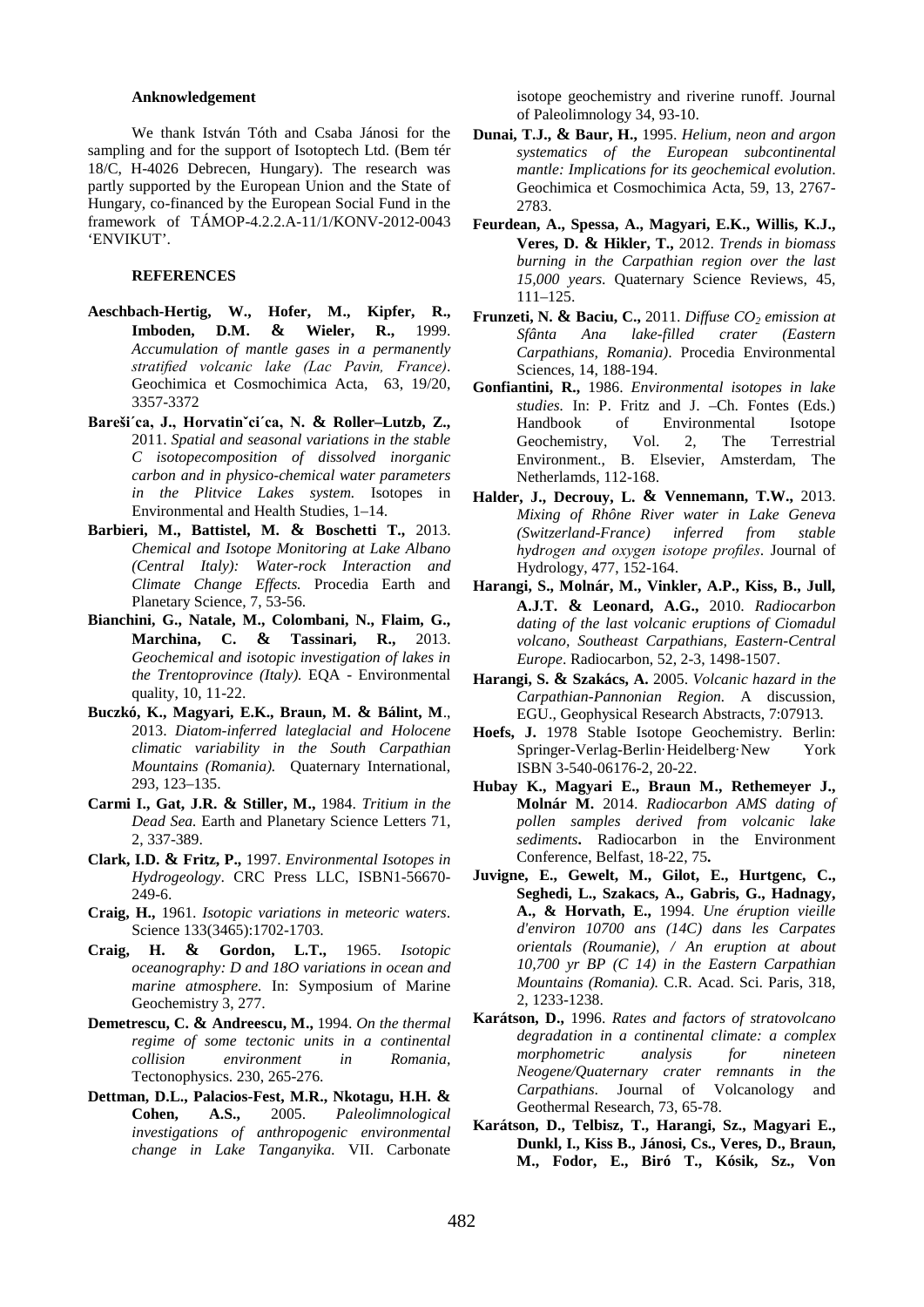**Eynatten, H. & Lin, D.** 2013. *Morphometrical and geochronological constraints on the youngest eruptive activity in East-Central Europe at the Ciomadul (Csomád) lava dome complex, East Carpathians*. Journal of Volcanology and Geothermal Research, 255, 43-56.

- **Lucas, L.L. & Unterweger, M.P.,** 2000. *Comprehensive Review and Critical Evaluation of the Half-Life of Tritium.* Journal of Research of the National Institute of Standards and Technology, 105, 541- 549.
- **Magyari, E., Buczkó, K., Jakab, G., Braun, M., Szántó Zs., Molnár, M., Pál, Z. & Karátson, D.,** 2006. *Holocene palaeohydrology and environmental history in the South Harghita Mountains, Romania.* Földtani Közlöny, 136, 2, 249-284.
- **Magyari, E., Buczkó, K., Jakab, G., Braun, M., Pál, Z., Karátson, D. & Pap, I.,** 2009 *Palaeolimnology of the last crater lake in the Eastern Carpathian Mountains: a multiproxy study of Holocene hydrological changes*. Hydrobiologia, 631, 1, 29-63.
- **Magyari, E.K., Jakab, G., Bálint, M., Kern Z. & Braun, M.,** 2012. *Rapid vegetation response to lateglacial and early Holocene climatic fluctuation in the South Carpathian Mountains (Romania).* Quaternary Science Reviews, 35, 116-130.
- **Magyari, E.K., Veres, D., Wennrich, V., Wagner, B. & Braun, M.** 2014. *Vegetation and environmental responses to climate forcing during the last glacial maximum and deglaciation in the East Carpathians: attenuated response to maximum cooling and increased biomass burning*. Quaternary Science Reviews, 106, 278-298.
- **Mason, P.R.D., Seghedi, I., Szakács, A. & Downes, H.** 1998. *Magmatic constraints on geodynamic models of subduction in the East Carpathians*. Romania, Tectonophysics, 297, 157-176.
- **Molnár, M., Major, I., Haszpra, L., Sve**˘**tlik, I., Svingor, É. & Veres, M.,** 2010. *Fossil fuel CO2 estimation by atmospheric 14C measurement and CO2 mixing ratios in the city of Debrecen, Hungary.* Journal of Radioanalytical and Nuclear Chemistry, 286, 2, 471-476.
- **[Molnár,](http://w3.atomki.hu/p2/authors/aut04552.htm) M., Hajdas, I., [Janovics,](http://w3.atomki.hu/p2/authors/aut17155.htm) R., [Rinyu,](http://w3.atomki.hu/p2/authors/aut11297.htm) L., Synal, H., [Veres,](http://w3.atomki.hu/p2/authors/aut04155.htm) M. & Wacker, L.,** 2013a. *C-14 analysis of groundwater down to the milliliter level, SCI Nuclear Instruments and Methods in Physics.* Research Section B: Beam Interactions with Materials and Atoms, 294, 573-576.
- **Molnár, M., Janovics, R, Major, I., Orsovszki, J., Gönczi, R., Veres, M., Leonard, A.G., Castle, S.M., Lange, T.E., Wacker, L., Hajdas, I. & Jull, A.J.T.,** 2013b. *Status report of the new AMS 14C sample preparation lab of the Hertelendi Laboratory of Environmental Studies (Debrecen, Hungary).* Radiocarbon, 55, 2-3, 665-676.
- **Moriya, I., Okuno, M., Nakamura, T., Szakács, A. & Seghedi, I.,** 1995. *Last eruption and its 14C age of Ciomadul volcano, Romania (in Japanese with*

*English Abstract)*. Summaries of Researches Using AMS at Nagoya University, 6, 82-91.

- **Moriya, I., Okuno, M., Nakamura, T., Ono, K., Szakacs, A. & Seghedi, I.,** 1996. *Radiocarbon ages of charcoal fragments from the pumice flow deposit of the last eruption of Ciomadul volcano, Rumania.* Summaries of Researches Using AMS at Nagoya University, 7, 251-256.
- **Papp, L., Palcsu, L., Major, Z., Rinyu, L. & Tóth, I.,** 2012. *A mass spectrometric line for tritium analysis of water and noble gas measurements from different water amounts in the range of microlitres and millilitres*. Isotopes in Environmental and Health Studies, 48, 1, 494-511.
- **Palcsu, L., Major, Z., Köllő, Z., & Papp, L.,** 2010. *Using an ultrapure 4He spike in tritium measurements of environmental water samples by the 3He-ingrowth method*. Rapid Communications in Mass Spectrometry, 24, 5, 698-704.
- **Pécskay, Z., Edelstein, O., Seghedi, I., Szakács, A., Kovacs, M., Crihan, M. & Bernad, A.,** 1995. *K-Ar dating of Neogene-Quaternary calc-alkaline volcanic rocks in Romania,* Acta Vulcanologica 7, 2, 53-61.
- **Popa, M., Radulian, M., Grecu, B., Popescu, E. & Placinta, A.O.,** 2005. *Attenuation in Southeastern Carpathians area: Result of upper mantle inhomogeneity.* Tectonophysics, 410, 235-249.
- **Ribas-Carbo, M., Still, C., & Berry., J.,** 2002. *Automated system for simultaneous analysis of d13C, d18O and CO2 concentrations in small air samples.* Rapid Communications in Mass Spectrometry, 16, 339-345.
- **[Rinyu,](http://w3.atomki.hu/p2/authors/aut11297.htm) L., [Molnár,](http://w3.atomki.hu/p2/authors/aut04552.htm) M., [Major,](http://w3.atomki.hu/p2/authors/aut04552.htm) I., Nagy T., [Veres,](http://w3.atomki.hu/p2/authors/aut04155.htm) M., [Kimák,](http://w3.atomki.hu/p2/authors/aut21467.htm) Á., Wacker, L. & Synal, H.,** 2013. *Optimization of sealed tube graphitization method for environmental C-14 studies using MICADAS*. SCI Nuclear Instruments and Methods in Physics Research Section B: Beam Interactions with Materials and Atoms, 294, 270-275.
- **Seghedi, I., Szakács, A., Udrescu, C., Stoian, M. & Grabari, G.,** 1987. *Trace elements geochemistry of the South Harghita volcanics (East Carpathians): calc-alkaline and shoshonitic association.* Dari de Seama ale Sedintelor Institutul de Geologie si Geofizica, 72, 73, 381- 397.
- **Sherwood-Lollar, B., Ballentine, C.J. & O'Nions, R.K.** 1997. *The fate of mantle derived carbon in a continental sedimentary basin: integration of C/He relationships and stable isotope signatures*. Geochimica et Cosmochimica Acta, 61, 2295- 2307.
- **Stiller, M., Carmi, I. & Münnich, K.O.,** 1975. *Watertransport through Lake Kinneret sediments traced by tritium.* Earth and Planetary Science Letters, 25, 3, 297-304.
- **Szakács, A. & Seghedi, I.,** 1987. *Base surge deposits in the Ciomadul massif (South Harghita Mountains)*. D.S. Inst. Geol. Geofiz, 74, 1, 175-180.